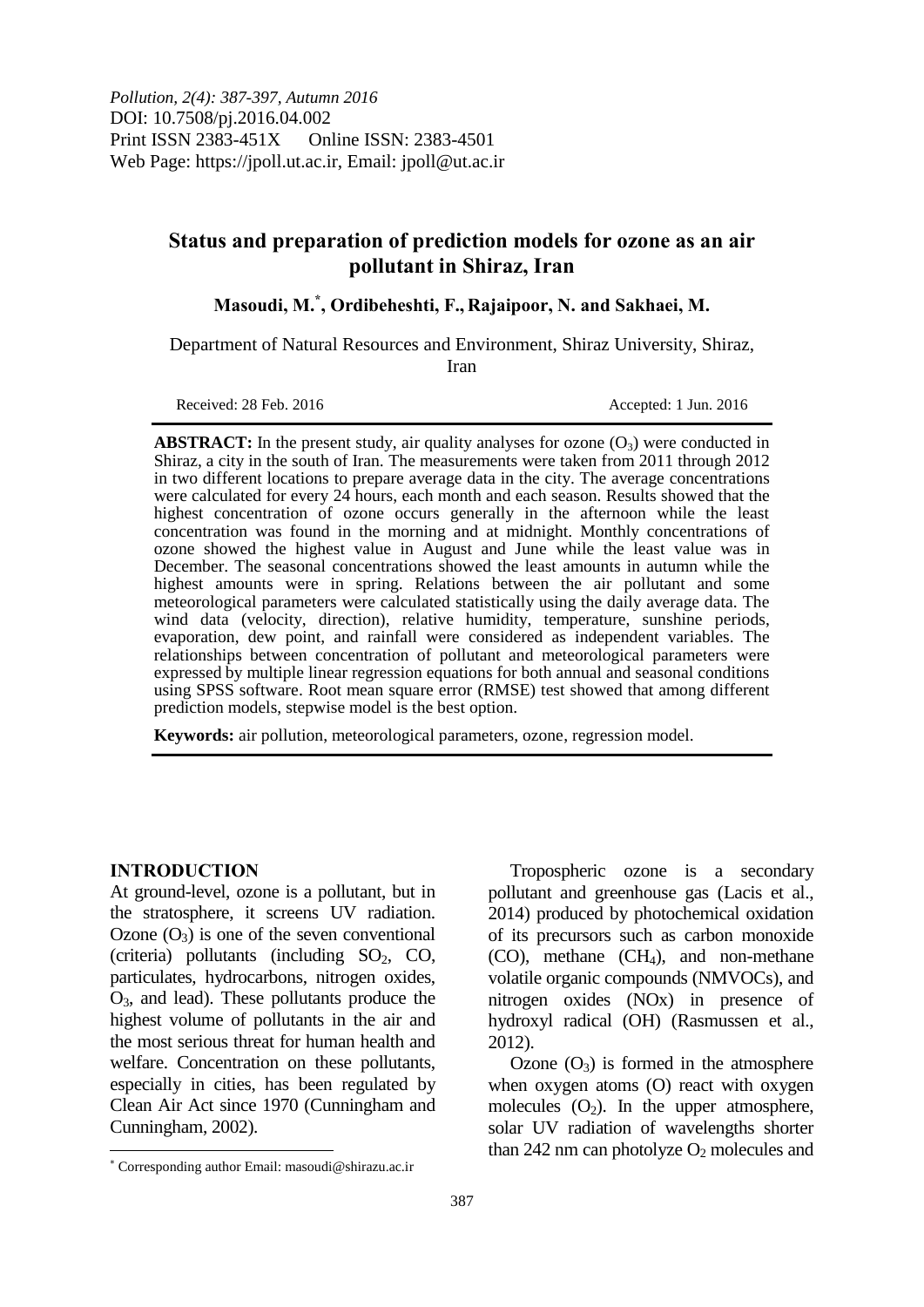thereby produce O atoms (Fabian and Martin, 2014). The breakdown of ozone in the stratosphere results in reduced absorption of ultraviolet radiation. Consequently, unabsorbed and dangerous ultraviolet radiation is able to reach the Earth's surface at a higher intensity. Ozone levels have dropped by a worldwide average of about 4% since the late 1970s (Bernhard et al., 2010).

In recent years, there have been increasing concerns on air temperature and ozone concentration due to climate change. Studies undertaken by Jacob et al. (1993), Ryan et al. (2007), and Camalier et al. (2007) ascertain that temperature constitutes a meteorological factor influencing surface ozone formation amongst other conditions. According to International Panel for Climate Change (IPCC, 2007), surface ozone is expected to rise with an increase in temperature.

Status of pollutants concentration and effects of meteorological and atmospheric parameters on these pollutants compose the basis for the following studies. Ho and Lin (1994) studied semi-statistical model for evaluating the  $NO<sub>x</sub>$  concentration by considering source emissions and meteorological effects. Street level of NO<sup>x</sup> and SPM in Hong Kong has been studied by Lam et al. (1997). In a study, the relationship between monitored air pollutants and meteorological factors, such as wind speed, relative humidity ratio, and temperature, was statistically analyzed using SPSS. According to the results obtained through multiple linear regression analysis, for some months there was a moderate and weak relationship between the air pollutants like  $O_3$  level and the meteorological factors in Trabzon city (Cuhadaroglu and Demirci, 1997).

Mandal (2000) has shown the progressive decrease of air pollution from west to east in Kolkata. Statistical modeling of ambient air pollutants in Delhi has been studied by Chelani et al*.* (2001). Abdul-Wahab and Al-Alawi (2002) developed a neural network model to predict the tropospheric (surface or ground) ozone concentrations as a function of meteorological conditions and various air quality parameters. The results of this study showed that the artificial neural network (ANN) is a promising method for air pollution modeling. The observed behavior of pollution concentrations to the prevailing meteorological conditions has been studied for the period from June 13 to September 2, 1994, for the Metropolitan Area of Sao Paulo (Sánchez-Ccoyllo and Andrade, 2002). Results showed low concentrations associated with intense ventilation, precipitation, and high relative humidity. While high values of concentrations prevailed due to weak ventilation, absence of precipitation, and low relative humidity for some pollutants. Also for predicting CO, Sabah et al. (2003) used a statistical model.

Elminir (2005) mentioned dependence of air pollutants on meteorology over Cairo in Egypt. The results hint that wind direction was found to have an influence not only on pollutant concentrations but also on the correlation between pollutants. It was also found that the highest average concentration for  $NO<sub>2</sub>$  and  $O<sub>3</sub>$  occurred at humidity ≤40% indicative for strong vertical mixing.

In another research, data on the concentrations of seven air pollutants (CH4, NMHC, CO,  $CO<sub>2</sub>$ , NO, NO<sub>2</sub>, and SO<sub>2</sub>) and meteorological variables (wind speed and direction, air temperature, relative humidity, and solar radiation) were used to predict the concentration of ozone in the atmosphere using both multiple linear and principal component regression methods (Abdul-Wahab et al*.*, 2005). Results showed that while high temperature and high solar energy tended to increase the daytime ozone concentrations, the pollutants  $NO$  and  $SO<sub>2</sub>$ being emitted to the atmosphere were being depleted. However, the model did not predict the nighttime ozone concentrations as precisely as it did for the daytime. Asrari et al*.* (2007) studied effect of meteorological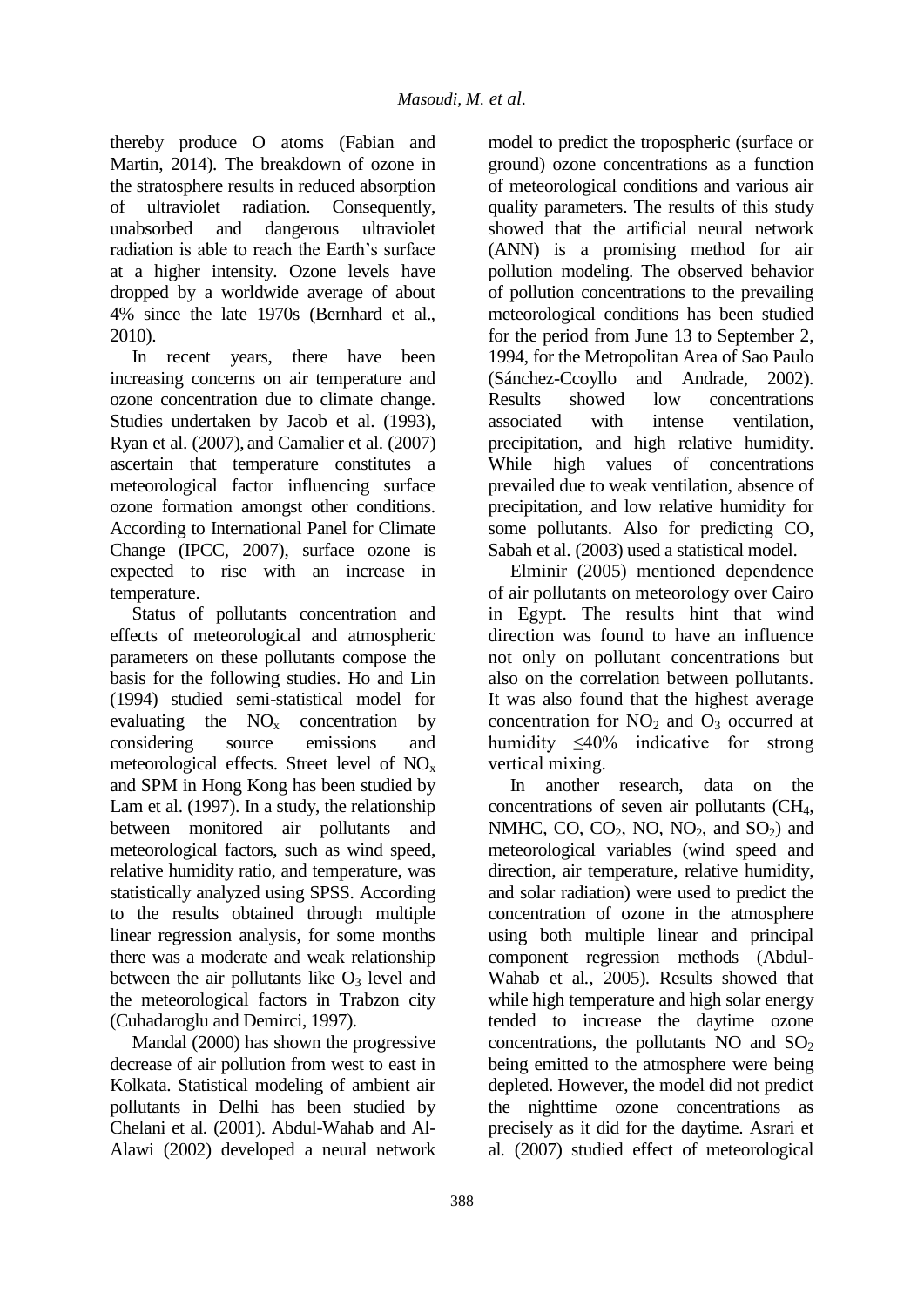factors for predicting CO. Also, variations in concentration of CO in different times have been shown in this study.

Kalabokas et al*.* (2012) presented seasonal variation characteristics of ozone during the four- year period 2001-2004 in the two major urban areas of Greece, Athens, and Thessaloniki. On the other hand though, they exhibit also characteristics encountered in ozone, like the broad mid-day peak at the peripheral stations as well as the existence of relatively high rural background levels around both urban areas.

Li et al.  $(2014)$  presented the spatial and temporal variation of Air Pollution Index (API) and examined the relationships between API and meteorological factors during 2001–2011 in Guangzhou, China. Relationships were found between API and a variety of meteorological factors. Temperature, relative humidity, precipitation, and wind speed were negatively correlated with API while diurnal temperature range and atmospheric pressure were positively correlated with API in the annual condition. Yoo et al*.* (2014) mentioned that all of the pollutants show significant negative correlations between their concentrations and rain intensity due to washout or convection. The relative effect of the precipitation on the air pollutant concentrations was estimated to be:  $PM_{10}$  >  $SO_2 > NO_2 > CO > O_3$ , indicating that  $PM_{10}$ was most effectively cleaned by rainfall. The analysis showed that the  $O_3$  concentrations may increase due to vertical mixing leading to its downward transport from the lower stratosphere/ upper troposphere.

Wang et al*.* (2015) studied on air quality in Chongqing, the largest mountainous city in China. From 2002 to 2012, statistical analysis of  $SO_2$ ,  $PM_{10}$ , and  $NO_2$ concentrations was conducted. The analysis of Pearson correlation indicated that concentrations of  $SO<sub>2</sub>$ ,  $PM<sub>10</sub>$ , and  $NO<sub>2</sub>$  were positively correlated with atmospheric pressure but negatively with temperature and wind speed. The analysis of Multi-Pollutant

Index (MPI) showed that air quality in Chongqing was serious.

The climatology of tropospheric ozone at Irene was investigated using SHADOZ network data to assess the correlation between the observed seasonal ozone enhancement and meteorological factors (Mulumba et al., 2015). A multiple linear regression model was used to provide seasonal correlation between ozone and temperature and relative humidity. All seasons display strong regression coefficients between ozone and temperature. Similar trends are also observed for relative humidity and ozone concentrations in autumn, spring, and summer.

Statistical modeling of  $PM_{10}$  in Tehran was studied by Masoudi et al*.* (2016). According to the results obtained through multiple linear regression analysis, for seasonal and annual conditions there were significant relationships between  $PM_{10}$  level and the meteorological factors in Tehran.

The present study exhibits diurnal, monthly, and seasonal variations of concentration of ozone and also a statistical model that is able to predict amount of ozone. This is based on linear regression technique. Linear Regression estimates the coefficients of the linear equation, involving one or more independent variables that best predict the value of the dependent variable (ozone amount in this study). So, a large statistical and graphical software package (SPSS, Software Package of Social Sciences, V. 20) as one of the best known statistical packages has been used.

## **MATERIALS AND METHODS**

## **Study area**

The research area, Shiraz, is the biggest city in the southern part of Iran located around  $29^{\circ}$  30' N and  $52^{\circ}$  30' E and the elevation is about 1500 m above the mean sea level. Annual precipitation of Shiraz is about 330 mm. It has semi-arid climate and residential population was 1,500,000 in 2010. Recently, Ahvaz and some Iranian cities were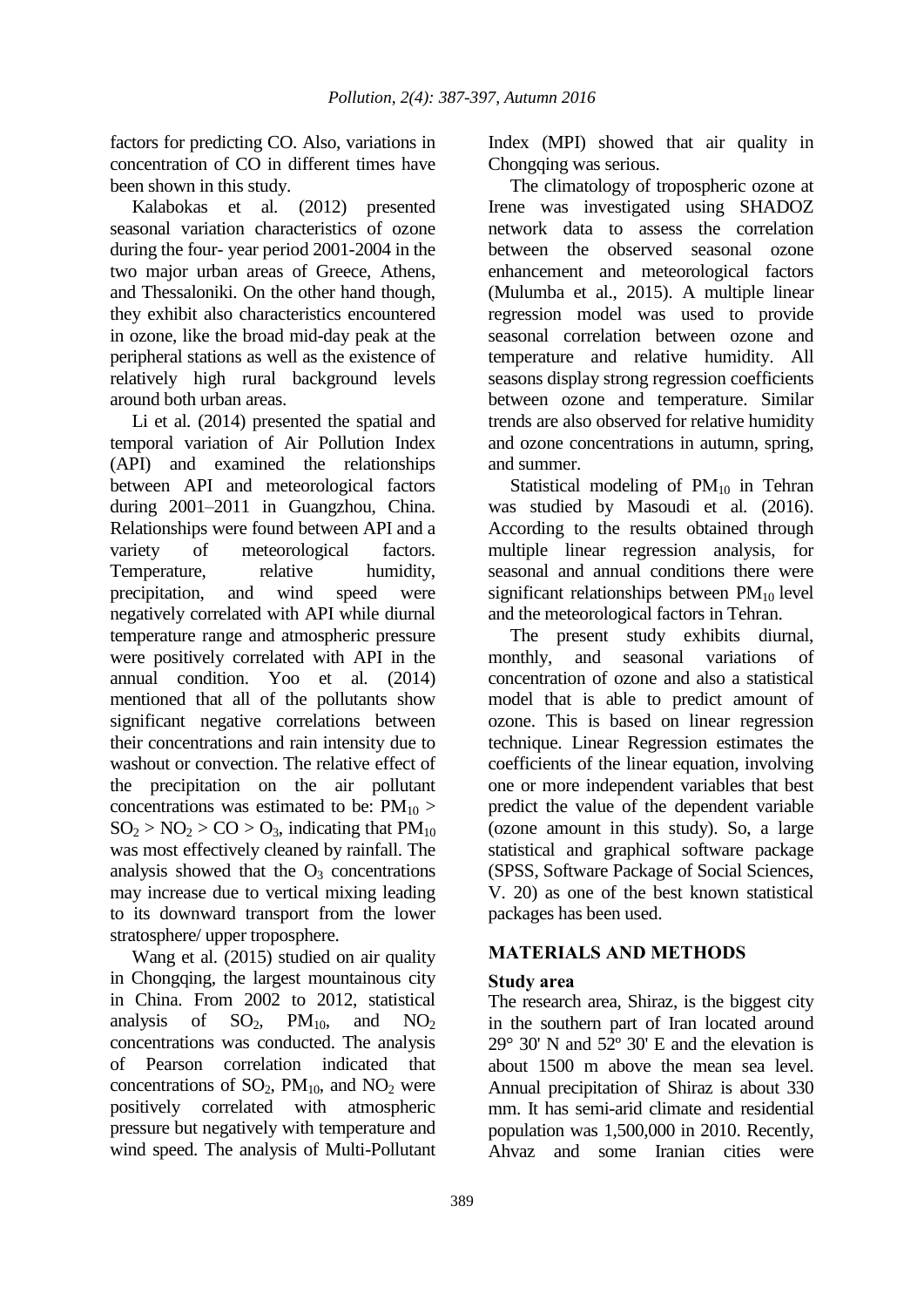considered as the worst polluted cities of the world according to a survey by the World Health Organization in 2011 (Guinness World Records, 2013). Shiraz is also one of the biggest cities of Iran and we need to carry out an ambient air quality analysis in this city.

## **Data and Methodology**

Two available sampling stations in the city called Setad and Darvazah-Kazarun belonged to Environmental Organization of Iran were selected to represent different traffic loads and activities.

The sampling was performed every 30 minutes daily for each pollutant during all months of 2011 and 2012. Among the measured data in the two stations, ozone was chosen. Then the averages were calculated for every hour, monthly, and seasonally for both stations by Excel. Finally, averages of data at two stations were used to show air pollution situation as diurnal, monthly, and seasonal graphs of concentration of ozone in the city.

Studying correlation of ozone and metrological parameters of synoptic station of city was the next step. The metrological parameters studied include: temperature (min, max and mean), ratio of humidity (min and max), precipitation, sunshine hours, wind direction (max), wind speed (max and mean), and evaporation.

In the next step, daily average data at two stations in 2012 was considered as dependent variable in statistical analysis, while daily data of meteorological parameters during this year were selected as independent variables in SPSS software and the linear regression equation showed that the concentration of ozone depends on the kind of meteorological parameters and also gives an idea about the levels of this relation. The relationship between the dependent variables and each independent variable should be linear. The significant values in output are based on fitting a single model. Also, linear regression equation made for different seasons may

show those relationships which are not observed using annual data.

The model for predicting ozone was determined using two multiple regression modeling procedures of 'enter method' and 'stepwise method'. In 'enter method', all independent variables selected are added to a single regression model. In 'stepwise', which is better, all variables can be entered or removed from the model depending on the significance. Therefore, only those variables which have more influence on dependent variable are observed in a regression model.

## **RESULTS AND DISCUSSION**

In Figures 1, 2 and 3, the diurnal, monthly, and seasonal variations in concentration of ozone have been presented. As shown in Figure 1, the high concentration of ozone occurs in the afternoon. Actually, ozone in the lower atmosphere is formed by reaction of NOx and VOC's in the presence of sunlight. Monthly concentration of ozone showed the highest values in August and the least amounts in December (Fig. 2). Seasonal concentration of ozone showed the highest values in spring and the least amounts in autumn (Fig. 3). All graphs showed that the concentrations of ozone are lower than Primary Standards of ozone (0.12 and 0.05 ppm) recommended by National Ambient Air Quality Standards (NAAQS) of USA and Iran, respectively.

However, these graphs are almost about annual and monthly condition, not about hourly conditions while these amounts  $(0.12)$ and 0.05 ppm) are the Primary Standards for hourly condition; but provide useful information about the daily conditions. Therefore, it is assumed that some of these amounts in the Figures are more than the standards which show unhealthy condition. These results are almost in good agreement with results obtained in other cities like Tehran (Masoudi et al*.*, 2014b) and Esfahan (Gerami, 2014) and Ahvaz (Masoudi et al*.*, 2014a).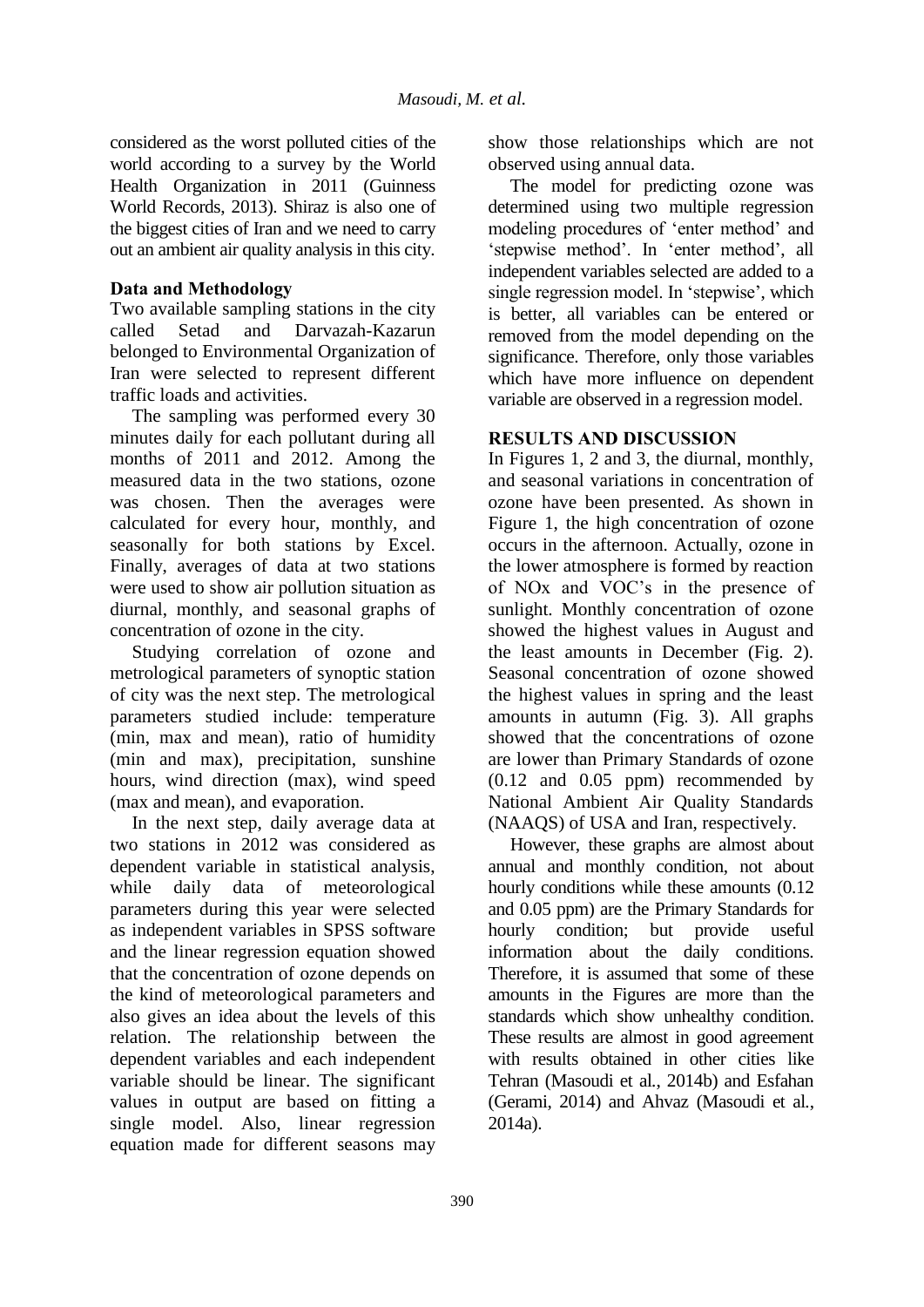

**Fig. 1. Diurnal variation of ozone concentration in Shiraz (2011-2012)**



**Fig. 2. Monthly variation of ozone concentration in Shiraz (2011-2012)**



**Fig. 3. Seasonal variation of ozone concentration in Shiraz (2011-2012)**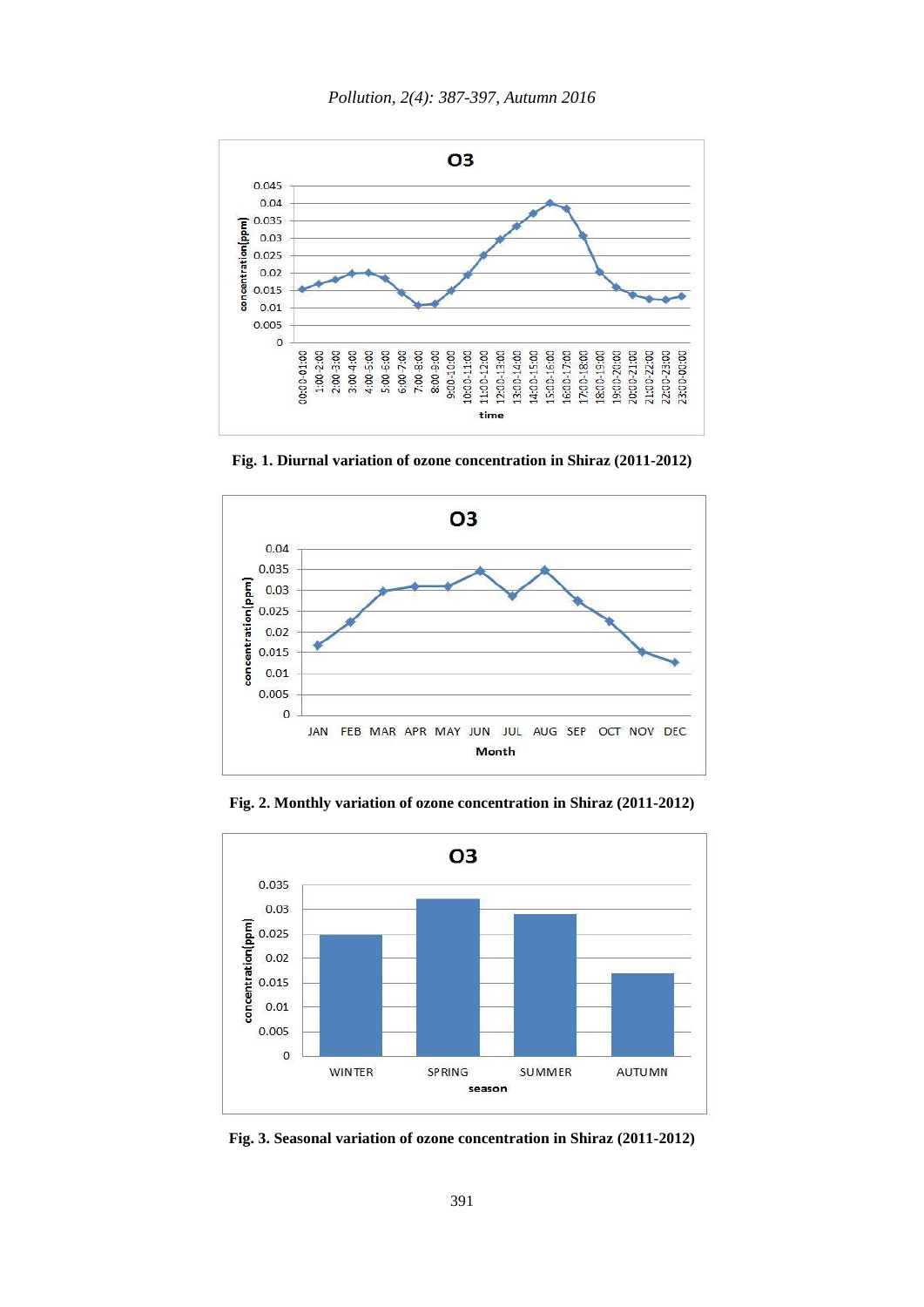Table 1 shows the relationships between ozone and other air pollutants. For example, the concentration of ozone shows negative correlation with  $CO$  and  $SO<sub>2</sub>$  while it shows positive correlation with  $NO<sub>2</sub>$ , and  $PM<sub>10</sub>$ . Ozone is increased with reaction between nitrogen oxides and sunlight. Therefore, it was that assumed ozone shows positive relation with nitrogen oxides. Ozone is increased when sunlight is increased while other pollutants are related to traffic volume that is observed more in the evening. Therefore, this negative relation is observed between ozone and other pollutant instead of PM<sub>10</sub> which main source of it is detached soils from western neighbors like Iraq. These results are almost in good agreement with other results regarding relationships between ozone and other air pollutants in other regions (Abdul-Wahab and Al-Alawi, 2002; Masoudi et al*.*, 2014b). Correlation coefficients significant in 0.05 level are identified with a single asterisk (significant), and those significant in 0.01 level are identified with two asterisks (highly significant).

Table 2 of analysis of variance shows that both regressions of 'enter' and 'stepwise' methods in annual condition are highly significant, indicating a significant relation between the different variables.

In Table 3, the coefficients of ozone pollution model and regression lines for both enter and stepwise methods in annual condition are presented. Regression coefficients, standard errors, standardized coefficient beta, t values, and two-tailed significance level of t have been shown in the Tables.

**Table 1. Correlation between air pollutants and ozone**

|                            | CO          | $PM_{10}$ | NO,   | $\bf{NOx}$ | SO,      |
|----------------------------|-------------|-----------|-------|------------|----------|
| <b>Pearson Correlation</b> | $-0.715***$ | 0.162     | 0.130 | $-0.096$   | $-0.142$ |
| Sig. (2-tailed)            | $0.000\,$   | 0.016     | 0.053 | 0.156      | 0.035    |
|                            | 221         | 221       | 221   | つつ 1       | 221      |

| Table 2. Tables of analysis of variance for both regressions of 'enter' (a) and 'stepwise' (b) methods for |  |  |  |
|------------------------------------------------------------------------------------------------------------|--|--|--|
| annual condition                                                                                           |  |  |  |

**Analysis of variance (a)**

| Model             | <b>Sum of Squares</b> | df  | Mean<br><b>Square</b> | F           | Sig.  |
|-------------------|-----------------------|-----|-----------------------|-------------|-------|
| <b>Regression</b> | 23042.380             |     | 2094.762              | $26.551$ ** | 0.000 |
| <b>Residual</b>   | 22801.130             | 289 | 78.897                |             |       |
| <b>Total</b>      | 45843.510             | 300 |                       |             |       |

Predictors: (Constant), Rain, Wind direction (max), Wind speed (max), Wind speed (mean), Temperature (max), Temperature (min), Temperature (mean), Sunshine Hours, Ratio of Humidity (min), Ratio of Humidity (max), Ratio of Humidity (mean), Evaporation.

Dependent Variable: Ozone

|  | Analysis of variance (b) |  |
|--|--------------------------|--|
|  |                          |  |

| Model             | <b>Sum of Squares</b> | Df  | Mean<br><b>Square</b> |             | Sig.  |
|-------------------|-----------------------|-----|-----------------------|-------------|-------|
| <b>Regression</b> | 22969.771             | ⇁   | 3281.396              | $42.033$ ** | 0.000 |
| <b>Residual</b>   | 22873.739             | 293 | 78.067                |             |       |
| <b>Total</b>      | 45843.510             | 300 |                       |             |       |

Predictors: (Constant), Sunshine Hours, Ratio of Humidity (min), Ratio of Humidity (max), Wind direction (max)

Dependent Variable: Ozone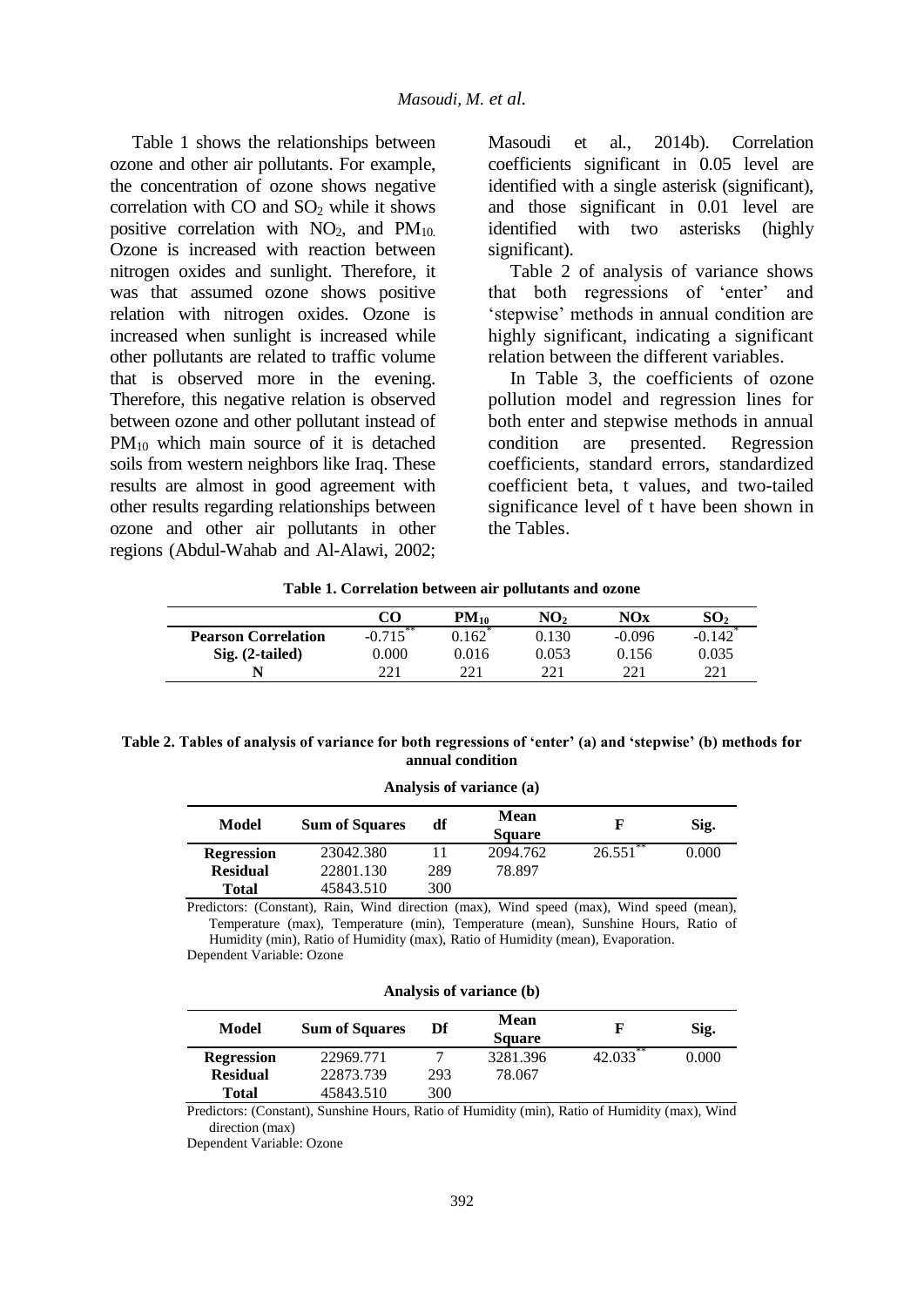|                                |          | $\sim$                                       |                                            |            |       |
|--------------------------------|----------|----------------------------------------------|--------------------------------------------|------------|-------|
| Model                          |          | <b>Unstandardized</b><br><b>Coefficients</b> | <b>Standardized</b><br><b>Coefficients</b> | t          | Sig.  |
|                                | B        | <b>Std. Error</b>                            | <b>Beta</b>                                |            |       |
| (Constant)                     | 54.527   | 7.069                                        |                                            | 7.714      | 0.000 |
| Temperature (min)              | 0.835    | 0.277                                        | 0.479                                      | $3.017**$  | 0.003 |
| Temperature (max)              | $-1.474$ | 0.276                                        | $-1.060$                                   | $-5.342**$ | 0.000 |
| <b>Temperature (mean)</b>      | $-0.101$ | 0.285                                        | $-0.069$                                   | $-0.353$   | 0.724 |
| <b>Ratio of Humidity (min)</b> | $-0.206$ | 0.083                                        | $-0.267$                                   | $-2.477*$  | 0.014 |
| <b>Ratio of Humidity (max)</b> | $-0.243$ | 0.056                                        | $-0.398$                                   | $-4.361**$ | 0.000 |
| Rain                           | 0.045    | 0.133                                        | 0.019                                      | 0.338      | 0.736 |
| <b>Sunshine Hours</b>          | 0.721    | 0.275                                        | 0.174                                      | $2.618**$  | 0.009 |
| <b>Evaporation</b>             | 1.410    | 0.363                                        | 0.459                                      | 3.883**    | 0.000 |
| Wind speed (max)               | 0.263    | 0.352                                        | 0.049                                      | 0.749      | 0.454 |
| Wind direction (max)           | 0.002    | 0.006                                        | 0.016                                      | 0.348      | 0.728 |
| Wind speed (mean)              | 2.017    | 0.719                                        | 0.187                                      | $2.804**$  | 0.005 |

### **Table 3. Coefficients of Ozone pollution model and regression lines for both enter (a) and stepwise (b) methods for annual condition Coefficients (a)**

Dependent Variable: Ozone

#### **Coefficients (b)**

| Model                          |                        | <b>Unstandardized</b><br><b>Coefficients</b> | <b>Standardized</b><br><b>Coefficients</b> | t.         | Sig.  |
|--------------------------------|------------------------|----------------------------------------------|--------------------------------------------|------------|-------|
|                                | B<br><b>Std. Error</b> |                                              | <b>Beta</b>                                |            |       |
| (Constant)                     | 56.411                 | 6.570                                        |                                            | 8.585      | 0.000 |
| <b>Ratio of Humidity (max)</b> | $-0.247$               | 0.055                                        | $-0.404$                                   | $-4.516**$ | 0.000 |
| Wind speed (mean)              | 2.424                  | 0.526                                        | 0.225                                      | $4.609**$  | 0.000 |
| Temperature (max)              | $-1.533$               | 0.244                                        | $-1.103$                                   | $-6.277**$ | 0.000 |
| Temperature (min)              | 0.788                  | 0.241                                        | 0.452                                      | $3.270**$  | 0.001 |
| <b>Evaporation</b>             | 1.414                  | 0.339                                        | 0.461                                      | $4.175**$  | 0.000 |
| <b>Sunshine Hours</b>          | 0.681                  | 0.269                                        | 0.164                                      | $2.537*$   | 0.012 |
| <b>Ratio of Humidity (min)</b> | $-0.203$               | 0.073                                        | $-0.263$                                   | $-2.780**$ | 0.006 |

Dependent Variable: Ozone

The linear regression equations show that the ozone pollution depends on the meteorological parameters and also give an idea about the levels of relations. The linear model equations after using 'enter method' and 'stepwise method' for annual condition are:

Ozone amount (ppb) using 'enter method' for annual condition =  $54.527 + (0.835)$  Tmin + (-1.474) Tmax + (-0.101) Tmean + (-.206) RHmin + (-0.243) RHmax + (0.045) R + (0.721) SH + (0.002) WDmax + (0.263) WSmax + (2.017) WSmean+ (1.410) E

 $R = 0.709$  (significant in 0.01)

Note: Tmean=Temperature (mean), Tmax =Temperature (max), Tmin=Temperature (min), WSmean = Wind speed (mean), WSmax =Wind speed (max), WDmax =Wind direction (max), RHmax = Ratio of Humidity (max), RHmin= Ratio of Humidity (min), SH= Sunshine Hours, R=Rainfall, E=Evaporation

Ozone amount (ppb) using 'stepwise method' for annual condition  $= 56.411 + (2.424)$  WSmean + (-0.247) RHmax  $_+$  (-0.203) RHmin + (-1.533) Tmax + (0.788) Tmin + (1.414) E + (0.681) SH  $R = 0.708$  (significant in 0.01)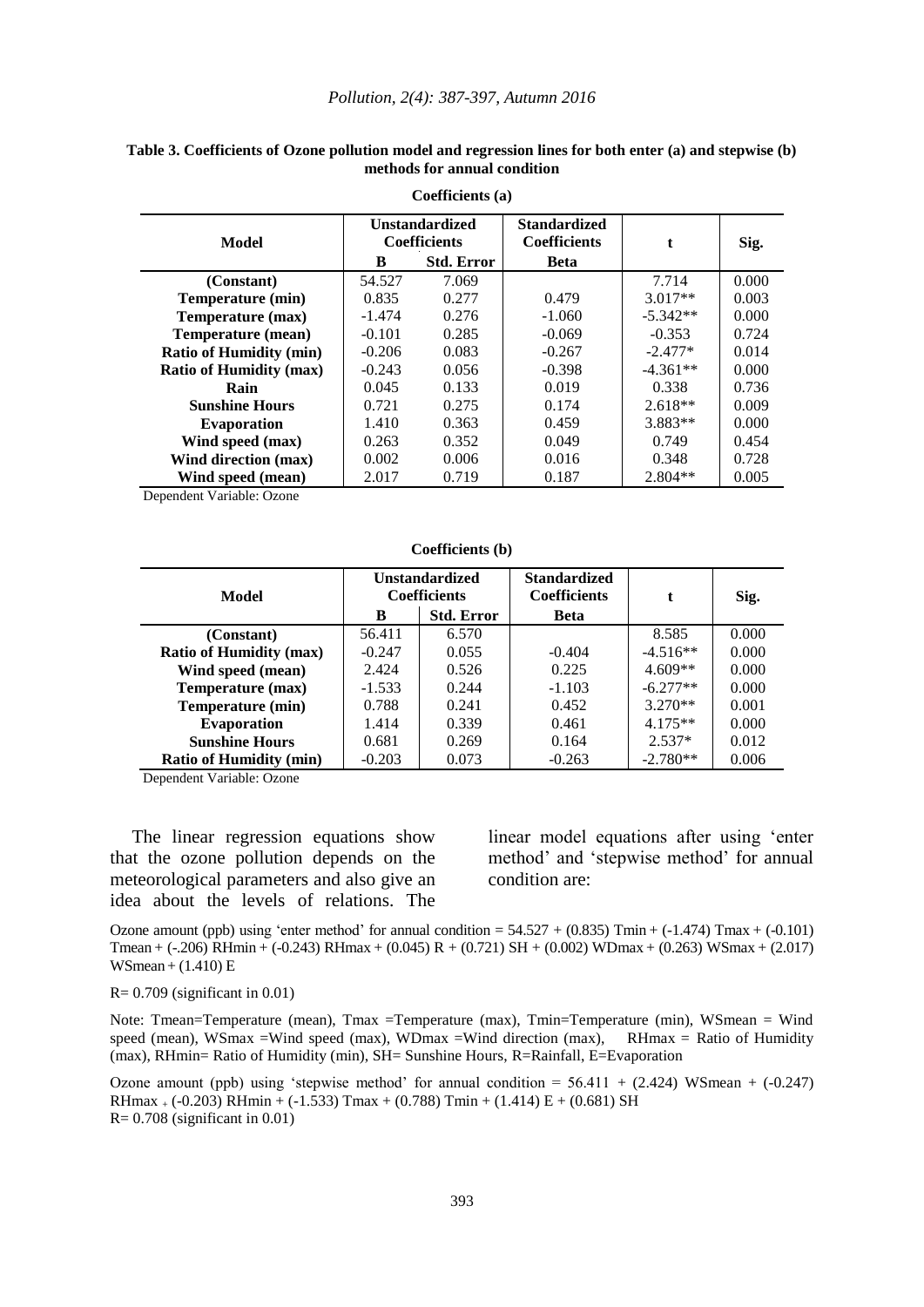Results of linear regression model show that ratio of humidity and temperatures (max) have reverse effect on concentration of ozone. So that, when these parameters increase, the concentration of ozone decreases. While sunshine hours, wind speed (mean), temperature (min), and evaporation increase, the concentration of ozone significantly increases (Table 3b). Other meteorological parameters show different effects on ozone amounts although these results are not significant. For example, wind direction has reverse effect on concentration of ozone (Table 3a). These results are almost in good agreement with other results regarding ozone measurements in Tehran (Masoudi et al*.*, 2014b) and other regions (Abdul-Wahab et al*.*, 2005; Li et al*.*, 2014). Actually, some of these events happen in real condition. Increase in rainfall, wind speed, and temperature (inversion happens in low temperatures) usually decreases most of air pollutants (Asrari et al*.*, 2007). But with increasing sunshine hours, we expect ozone amounts to increase. The following reactions occur in the lower atmosphere for producing O<sup>3</sup> (Sharma, 2001):

| $\Rightarrow$ 2NO<br>$N_2 + Q_2$                            |  |
|-------------------------------------------------------------|--|
| $2NO + O2$<br>$\Rightarrow$ 2NO <sub>2</sub>                |  |
| $NO + VOC$<br>$\Rightarrow$ NO <sub>2</sub>                 |  |
| $NO2 + sunlight \Rightarrow NO + O$                         |  |
| $O+O_2$ +sunlight => $O_3$                                  |  |
| $O_3 + NO$<br>$\Rightarrow$ NO <sub>2</sub> +O <sub>2</sub> |  |

The values and significance of R (multiple correlation coefficients) in both equations show capability of them in predicting ozone amount. The amount of Adjusted  $\mathbb{R}^2$  in both equations is almost 0.48 showing that different parameters can calculate almost 48% variability of ozone. This result indicates for predicting most of air pollutants like ozone, we should take into consideration consumption of fossil fuel, especially in motor vehicles. Half of emission of (VOC) Hydrocarbons and NOx in cities is produced by motor vehicles. The automobile exhaust produces 75% of total air

pollution, releasing poisonous gases of CO (77%), NOx (8%), and Hydrocarbons (14%) (Sharma, 2001). On the other hand, R in enter method (0.709) is equal to stepwise method (0.708), showing no difference. Therefore, second equation based on stepwise method can be used to predict ozone in the city instead of using first equation which needs more data. On the other hand, no difference between the two R values indicates that the excluded variables in second equation have less effect on measuring of ozone in the city.

Beta in Table 3 shows those independent variables (meteorological parameters) which have more effect on dependent variable (ozone). The beta in the both Table 3a and b shows a highly significant effect of some variables like Temperature to other meteorological parameters for measuring the ozone which is close to the results of Masoudi et al*.* (2014b). Parameter Sig. (Pvalue) from Table 3 shows amount of relation between ozone and meteorological parameters. For example, Table 3a shows wind speed (mean) has higher effect on ozone than wind direction.

On the other hand, the linear regression equations of ozone amount were presented for both enter and stepwise methods in different seasonal condition. Almost all of the models are significant. Stepwise methods show those meteorological parameters which are most important during these seasons for estimating the pollution. Again, those parameters showing increasing in sun radiations like temperature and sunshine hours are observed as the most important among the others. Among the models, winter models have the highest R while the R of spring models shows the least. R in autumn and winter models are higher than in annual models, also indicating that relations between the pollutant and meteorological parameters are stronger than whole year during these seasons. These results are almost in good agreement with other results regarding ozone assessment in other cities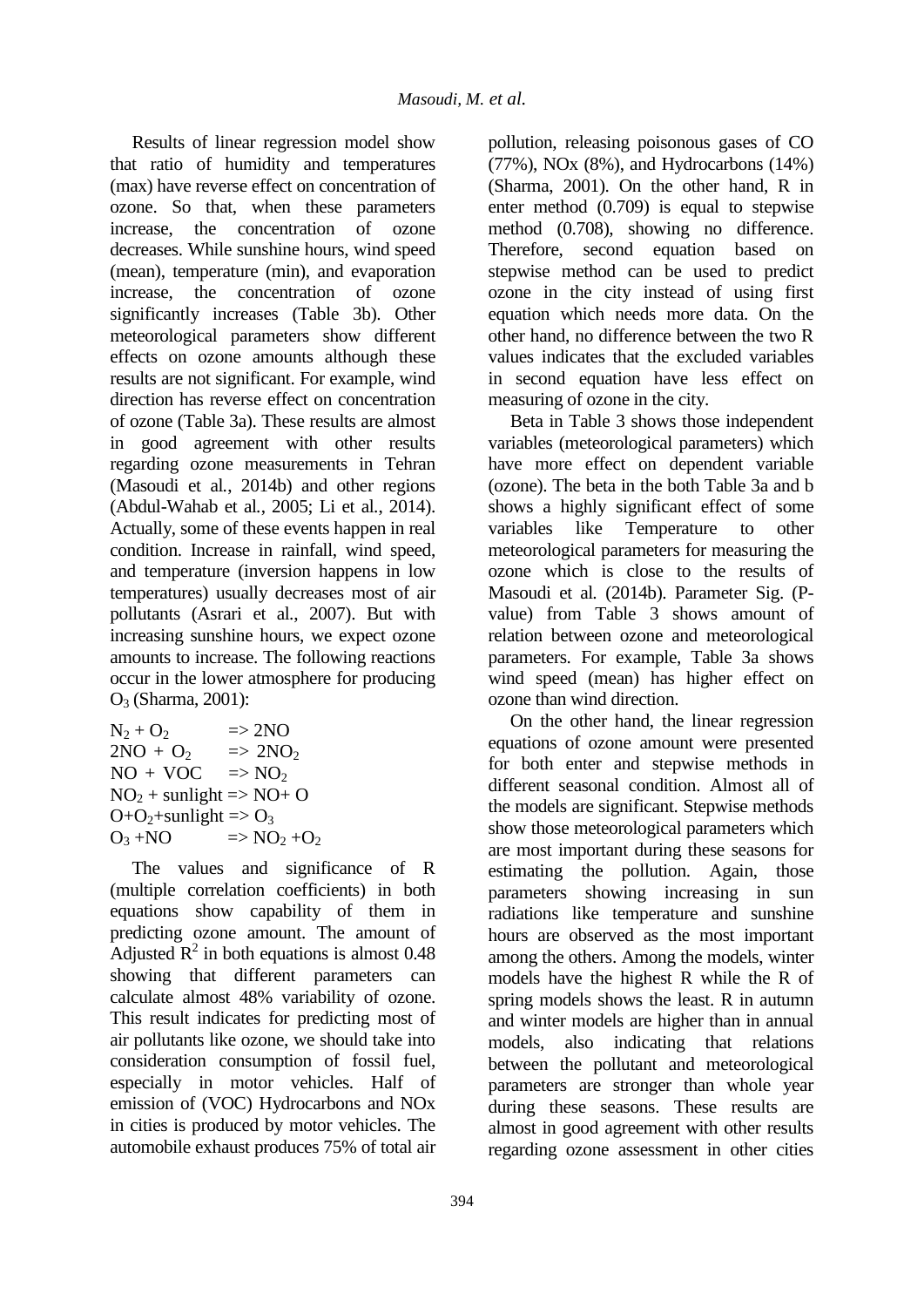like Tehran (Masoudi et al*.*, 2014b) and Esfahan (Gerami, 2014) and Ahvaz (Masoudi et al*.*, 2014a). The linear model equations after using 'enter method' and 'stepwise method' for seasonal condition are:

Ozone amount (ppb) using 'enter method' for winter season =  $55.250 + (-1.436)$  Tmax +  $(1.314)$  Tmin +  $(0.718)$ WSmean + (0.304) WSmax + (0.002) WDmax + (-0.161) RHmax + (-0.298) RHmin + (0.065) R + (-0.011) E +  $(0.697)$  SH R= 0.827 (significant in 0.01)

Ozone amount (ppb) using 'stepwise method' for winter season =  $56.335 + (-0.160)$  RHmax +  $(1.187)$  WSmean  $+$  (-2.737) Tmax + (-0.291) RHmin + (2.639) Tmean + (0.668) SH R= 0.824 (significant in 0.05)

Ozone amount (ppb) using 'enter method' for spring season =  $61.386 + (1.322)$  Tmin+  $(-1.256)$  Tmax  $+ (-0.638)$ Tmean + (-0.379) RHmin + (-0.080) RHmax + (-0.989) R + (1.002) SH + (0.576) E + (-0.003) WSmax + (0.009) WDmax + (0.163) WSmean  $R = 0.481$  (significant in 0.05)

Ozone amount (ppb) using 'stepwise method' for spring season =  $15.541 + (-0.170)$  RHmin +  $(1.844)$  Tmin +  $(-$ 1.246) Tmean + (0.663) SH  $R = 0.310$  (significant in 0.05)

Ozone amount (ppb) using 'enter method' for summer season =  $-94.505 + (1.212)$  Tmin + (2.785) Tmax + (-0.623) RHmin + (0.533) RHmax +(0.076) SH + (-1.823) E + (-0.881) WSmax + (0.004) WDmax + (-0.881) WSmean  $R = 0.678$  (significant in 0.01)

Ozone amount (ppb) using 'stepwise' for summer season  $= -25.073 + (1.805)$  Tmean R= 0. 513 (significant in 0.05)

Ozone amount (ppb) using 'enter method' for autumn season =  $23.043 + (1.332)$  Tmin+ (-0.760) Tmax + (-0.865) Tmean + (-0.156) RHmin+ (-0.097) RHmax + (0.062) R + (0.908) SH + (-0.419) E + (0.587) WSmax +  $(0.001)$  WDmax + (-1.003) WSmean R= 0.781(significant in 0.01)

Ozone amount (ppb) using 'stepwise method' for autumn season  $= 51.924 + (-0.469)$  Tmean  $+ (-0.520)$  RHmin  $R = 0.753$  (significant in 0.01)

To test which annual model is better to use, RMSE (Root Mean Square of Error) is calculated for different linear models of enter and stepwise. Predicted amounts using the different annual models for 30 days during 2011 are calculated and compared with observed data during those days using RMSE equation:

$$
\text{RMSE} = \sqrt{\frac{\sum_{i=1}^{n} (O_{obs} - O_{cal})^2}{n}}
$$

O*obs*: observed ozone value

O*cal*: predicted ozone value using model

The values of RMSE in both linear models of enter (10.72) and stepwise (10.43) show capability of stepwise model in predicting ozone amount compared to enter model. This result which is the same as the results of Masoudi et al*.* (2014a, 2014b), and Masoudi and Asadifard (2015) indicates for predicting most of air pollutants like ozone, we may take into consideration only linear models of stepwise which need less data and also its calculation is easier than enter model.

### **CONCLUSIONS**

In the current research, air quality analyses for Shiraz, a city in the south of Iran, were conducted for ozone  $(O_3)$ . Shiraz is one of the polluted cities in Iran. Hence a need was felt to carry out an ambient air quality analysis in the city. Results showed there were significant relationships between  $O<sub>3</sub>$ and some meteorological parameters. Based on these relations, different multiple linear regression equations for  $O_3$  for annual and seasonal conditions were prepared. Results showed that among different prediction models, stepwise model was the best option. Also different variations in concentration during day, months, and seasons were observed. It is assumed that some of the amounts for concentration of  $O_3$  in the afternoon (especially in summer and spring months) are higher than Primary Standards showing unhealthy condition. These results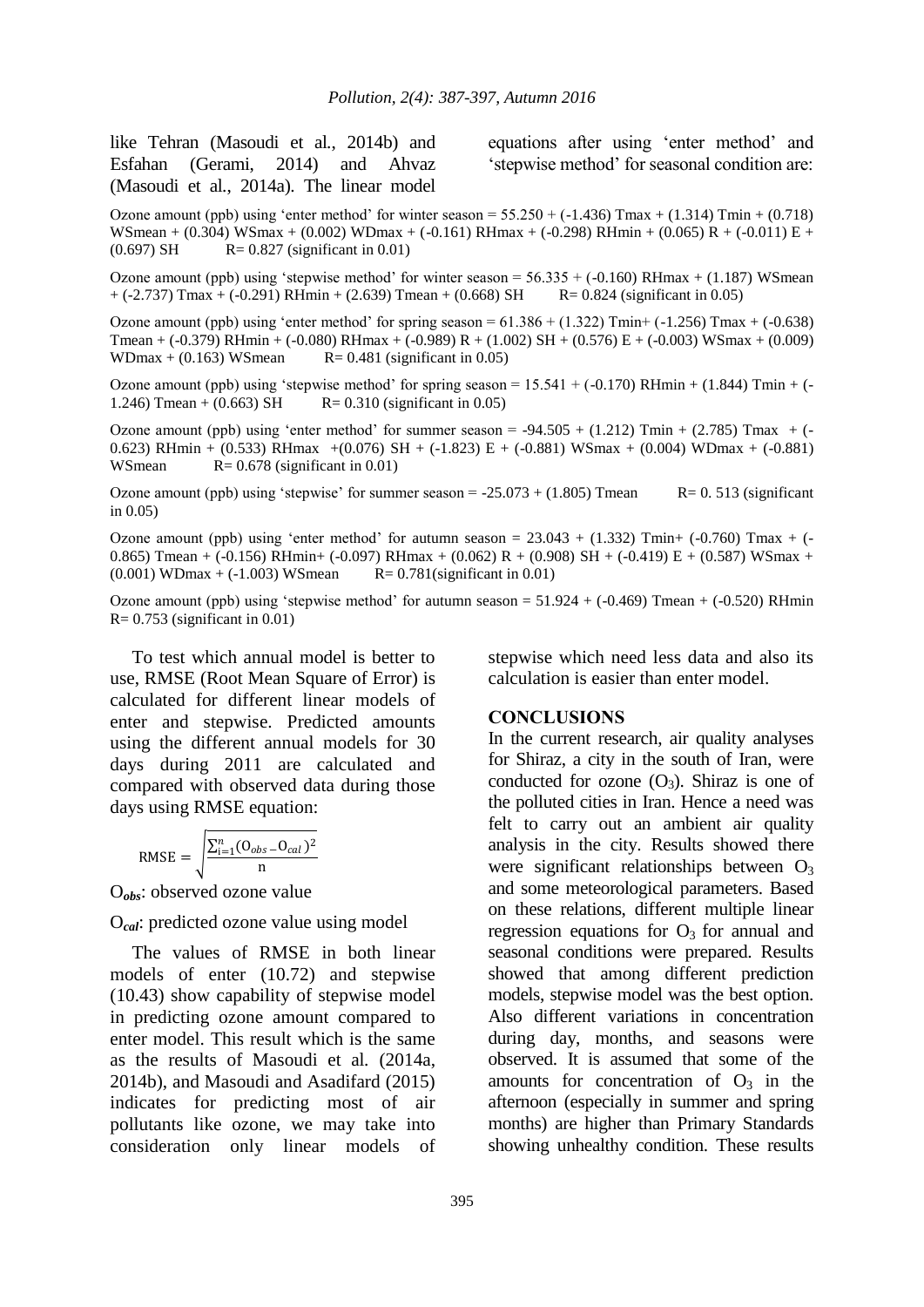are almost in good agreement with other results regarding ozone assessment in other Iranian cities like Tehran (Masoudi et al*.*, 2014b) and Esfahan (Gerami, 2014) and Ahvaz (Masoudi et al*.*, 2014a).

#### **REFERENCES**

Abdul-Wahab, S.A. and Al-Alawi, S.M. (2002). Assessment and prediction of tropospheric ozone concentration levels using artificial neural networks. Environ. Modell. Softw., 17(3), 219–228.

Abdul-Wahab, S.A., Bakheit, C.S. and Al-Alawi, S.M. (2005). Principal component and multiple regression analysis in modelling of ground-level ozone and factors affecting its concentrations. Environ. Modell. Softw., 20 (10), 1263–1271.

Asrari, E., Sen, P.N. and Masoudi, M. (2007). Status of carbon mono oxide in Tehran City- Iran. Pollut. Res., 26 (4), 531-535.

Bernhard, G., Booth, C.R. and Ehramjian, J.C. (2010). Climatology of ultraviolet radiation at high latitudes derived from measurements of the National Science Foundation's ultraviolet spectral irradiance monitoring network. Springer-Verlag and Tsinghua University Press.

Camalier, L., Cox, W. and Dolwick, P. (2007). The effects of meteorology on ozone in urban areas and their use in assessing ozone trends. Atmos. Environ., 41,127-137.

Chelani, A.B. et al. (2001). Statistical modeling of ambient air pollutants in Delhi. Water Air Soil Pollut., 1326, 315-331.

Cuhadaroglu, B. and Demirci, E. (1997). Influence of some meteorological factors on air pollution in Trabzon city. Energ. Buildings, 25 (3), 179–184.

Cunningham, W.P., and Cunningham, M.A. (2002). Principles of environmental science inquiry and applications. MxGraw Hill Company.

Elminir, H.K. (2005). Dependence of urban air pollutants on meteorology. Sci. Total. Environ., 350, 225–237.

Fabian, P. and Martin, D. (2014). Ozone in atomespher. Springer\_ Verlay Barlin Hei delbery.

Gerami, S. (2014). Study of air pollution and its relationship with meteorological parameters in Esfahan city. Project of B.Sc, Shiraz University.

Guinness World Records (2013). Page 036 (Hardcover edition). ISBN 9781904994879.

Jacob, D., Logan, J.A., Yevich, R.M., Gardner, G.M., Spivakovsky, C.M. et al. (1993). Simulation of summertime ozone over North America. J. Geophys. Res., 98, 14797-14816.

Ho, L.C. and Lin, W.Y. (1994). Semi-statistical model for evaluating the effects of source emissions and meteorological effects on daily average  $NO<sub>x</sub>$ concentrations in South Taiwan. Atmos. Environ., 37, 2051-2059.

IPCC (2007). Climate Change 2007: Synthesis Report, Contribution of Working Groups I, II and III to the Fourth Assessment Report of the Intergovernmental Panel on Climate Change. IPCC, Geneva, Switzerland, 104.

Lam, G.C.K., Leong, D.Y.C. et al. (1997). Street level concentration of  $NO<sub>X</sub>$  and suspended particulate matter in Hong Kong. Atmos. Environ. 93, 1-11.

Li, L., Qian, J., Ou, C.Q., Zhou, Y.X., Guo, C., and Guo, Y. (2014). Spatial and temporal analysis of Air Pollution Index and its timescale-dependent relationship with meteorological factors in Guangzhou, China, 2001–2011. Environ. Pollut., 190, 75-81.

Kalabokas, P.D., Adamopoulos, A.D. and Viras L.G. (2012). Seasonal variation characteristics of  $PM_{10}$  particles, nitrogen oxides and ozone in the Mediterranean urban areas of Athens and Thessaloniki, Greece. Fresen. Environ. Bull., 21 (11), 3168-3176.

Kinnear, P.R. (2002). SPSS for windows made simple release 10. (Psychology press).

Lacis, A.A., Wuebbles, D.J. and Logan, J.A. (1990). Radiative forcing of climate by changes in the vertical distribution of ozone. J. Geophys. Res., 95, 9971-9981.

Mandal, S. (2000). Progressive decrease of air pollution level from west to east at Calcutta', Indian. Indian Eval. Clin. Pract., 20, 6-10.

Masoudi, M. and Asadifard, E. (2015). Status and prediction of Nitrogen Dioxide as an air pollutant in Ahvaz City, Iran. Pollut. Atmos., 225, 1-10.

Masoudi, M., Asadifard, E. and Rastegar, M. (2014a). Status and prediction of ozone as an air pollutant in Ahvaz City, Iran. Caspian J. Environ. Sci., 12, 215-224.

Masoudi, M., Behzadi, F. and Sakhaei, M. (2014b). Status and prediction of Ozone as an air pollutant in Tehran, Iran. Ecol., Environ. Conserv., 20 (2), 771- 776.

Masoudi, M., Sakhaei, M., Behzadi, F. and Jokar, P. (2016). Status of  $PM_{10}$  as an air pollutant and its prediction using meteorological parameters in